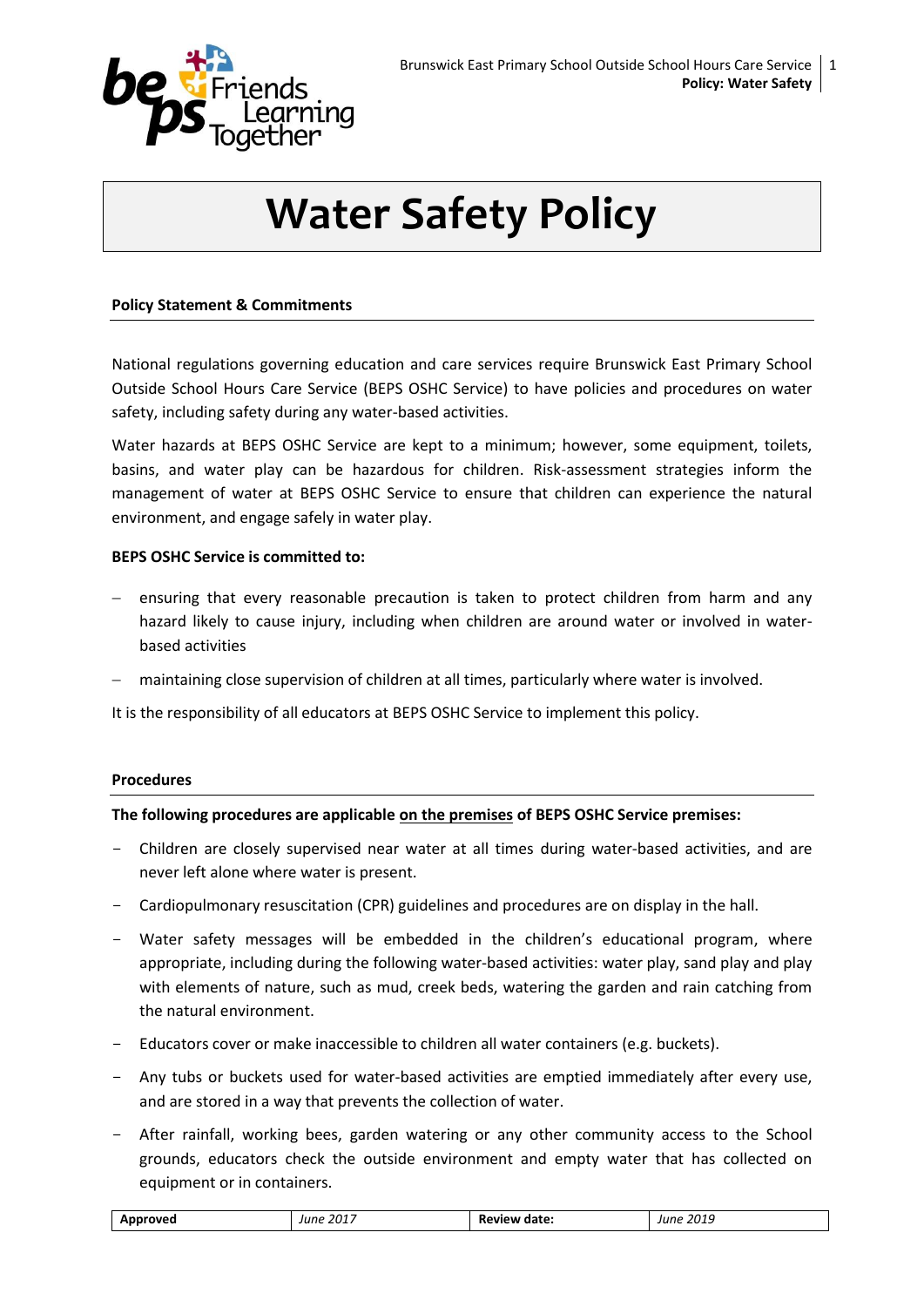- The thermostat on the hot water system is set to a medium temperature to ensure that hand washing and hygiene procedures can be carried out without risk or scalding.
- Illustrations or photos representing hot and cold water will be on display near the taps.
- Educators do not have hot drinks of tea or coffee when they are caring for and educating children. On occasion, Milo or soup are available to educators and children as a part of the program snack times, during which educators and children are encouraged to sit down.
- Any warm water around children will be tested to ensure that is not hot enough to cause scalding.

### **The following procedures are applicable off the premises:**

BEPS OSHC Service does not typically plan for excursions or routine outings that involve children swimming or playing near bodies of water because the Service cannot provide educators who have a recognised award experience in water safety and rescue procedures.

From time to time excursions or routine outings may take effect in places where there is a body of water (e.g. lake or pond), in which case, the following will apply:

- The planning of such excursions is subject to BEPS OSHC Service's Excursions, Routine Outings and Extra-curricular Activities Policy, including risk assessment and determining adult-to-child ratios for adequate supervision, which is determined at a higher ratio for water play and any experiences near a body of water.
- Water safety messages are built into the children's educational program.
- Supervision near a body of water on an excursion is maintained by educators who hold a first aid certificate that includes Cardio Pulmonary Resuscitation (CPR).
- Excursion permission forms will clearly state where bodies of water will be present, and will include added safety precautions to ensure families are informed about risk assessment procedures, and about community water-safety messages for families to share with their children prior to the excursion.

### **This policy should be read in conjunction with**:

General Service Information Policy Establishing a Protective Care Environment OH&S Incidents, Injury, trauma & the Administration of First Aid

#### **Sources & Legislative References**

The Better Health Channel, *Water Safety for Children*, [www.betterhealth.vic.gov.au](http://www.betterhealth.vic.gov.au/)

*Education & Care Services National Regulations (2011) – Regulations 168 (2)(h)&(a)(iii) National Quality Standard for Early Childhood Education and Care & School Age Care (2010) – Elements 2.3.2 & 3.1.1*

| Approved | June 2017 | <b>Review date:</b> | June 2019 |
|----------|-----------|---------------------|-----------|
|          |           |                     |           |